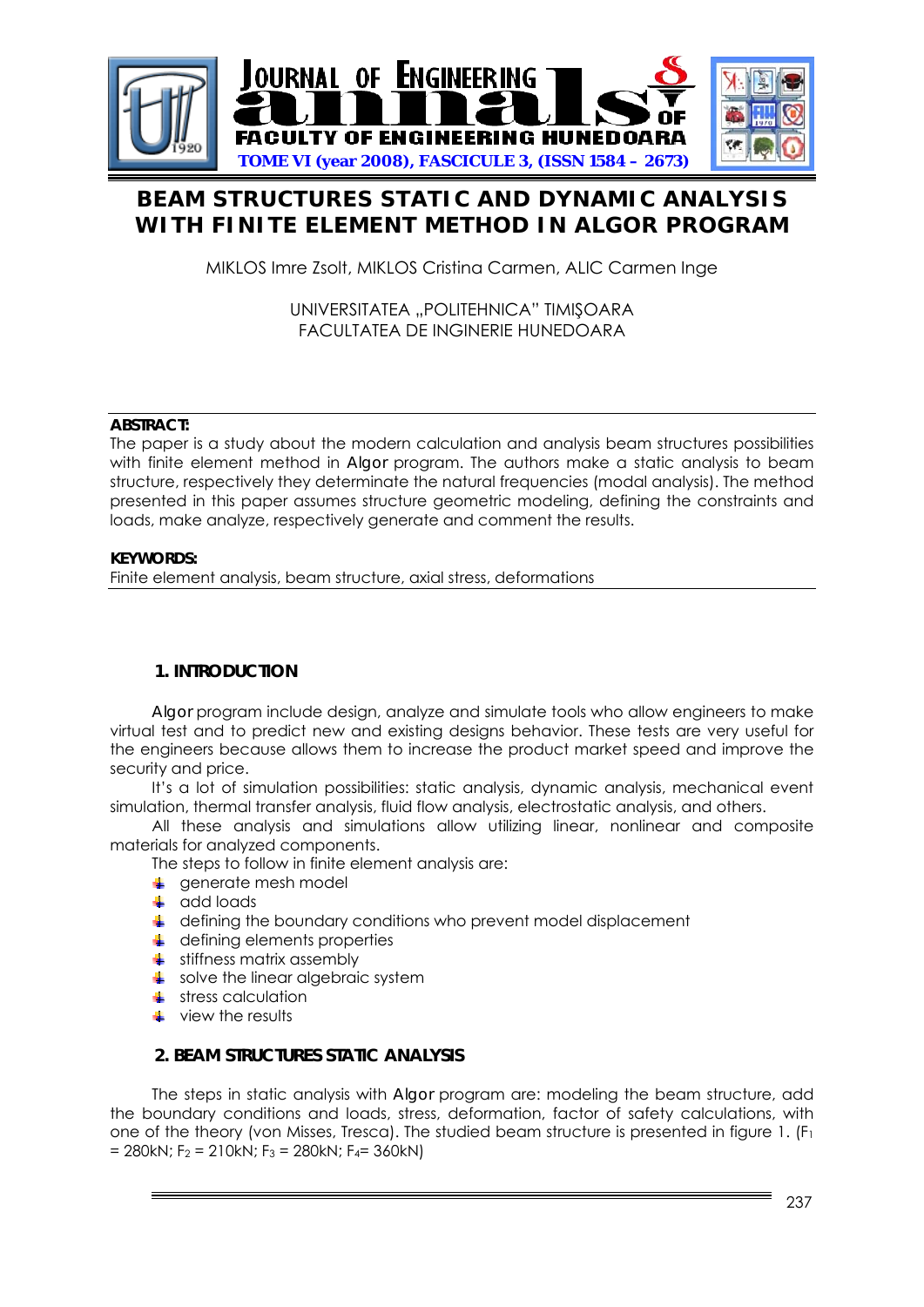

ANNALS OF THE FACULTY OF ENGINEERING HUNEDOARA – JOURNAL OF ENGINEERING. TOME VI (year 2008). Fascicule 3 (ISSN 1584 – 2673)





Beam structure static analysis follows the next steps:

- $\frac{1}{2}$  beam structure geometric modeling
- element type *Truss*
- $\leftarrow$  element definition
- $\blacksquare$  material definition
- $\downarrow$  define the nodal boundary conditions: node A joint, figure 2a, node H movable bearing, figure 2b, and for the other nodes the moving around the Z axis is canceled.

| Predefined<br>Constrained DOFs<br>Predefined<br>Constrained DOFs<br>$\Box$ Tx<br>$\blacksquare$ Tx<br>X Antisymmetric<br>X Symmetry<br>Fixed<br>X Antisymmetric<br>X Symmetry<br>Fixed<br>$\Box$ Ty<br>$\Box$ Ty<br>Y Antisymmetric<br>Y Symmetry<br>Free<br>Y Antisymmetric<br>Y Symmetry<br>Free<br>$\sqrt{Iz}$<br>$\nabla$ Tz<br>$\nabla$ <sub>Rx</sub><br>$\nabla$ <sub>Rx</sub><br>Z Antisymmetric<br>Z Symmetry<br>Z Antisymmetric<br>Pinned<br>Z Symmetry<br>Pinned<br>$\n  Q Ry$<br>$\nabla$ <sub>Ry</sub><br>$\Box$ Rz<br>$\Box$ Rz<br>No Rotation<br>No Rotation<br>Global (Default)<br>Global (Default)<br>Coordinate System:<br>Coordinate System:<br>Description<br>Description<br>$\sim$<br>$-$<br>$\sim$ |
|-------------------------------------------------------------------------------------------------------------------------------------------------------------------------------------------------------------------------------------------------------------------------------------------------------------------------------------------------------------------------------------------------------------------------------------------------------------------------------------------------------------------------------------------------------------------------------------------------------------------------------------------------------------------------------------------------------------------------|
| Cancel<br>OK<br>OK<br>Cancel                                                                                                                                                                                                                                                                                                                                                                                                                                                                                                                                                                                                                                                                                            |

FIGURE 2. NODAL BOUNDARY CONDITION

- $\frac{1}{2}$  loads definition nodal force and net weight
- $\downarrow$  perform analysis
- **4** generate the results report
- $\overline{\text{L}}$  viewing and interpretation the results

### In the following figures are presented some of the obtaining results: